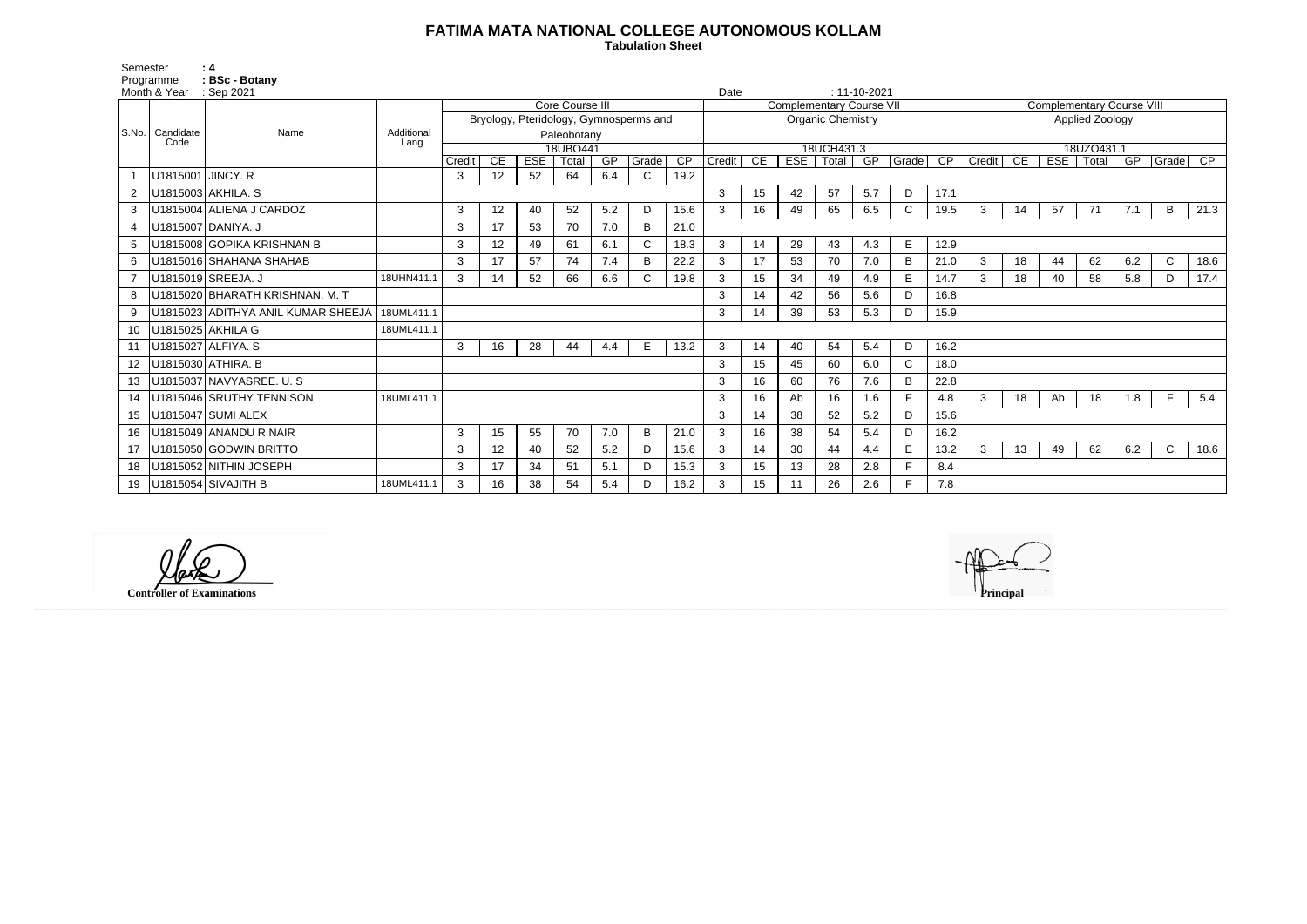|                |                   |                                    |                    |        |    |            | <b>Complementary Course IX</b> |     |       | <b>Complementary Course X</b> |        |    |            |                     |     |       |                 |  |
|----------------|-------------------|------------------------------------|--------------------|--------|----|------------|--------------------------------|-----|-------|-------------------------------|--------|----|------------|---------------------|-----|-------|-----------------|--|
|                |                   |                                    |                    |        |    |            | Practical                      |     |       | Practical                     |        |    |            |                     |     |       |                 |  |
| S.No.          | Candidate<br>Code | Name                               | Additional<br>Lang |        |    |            |                                |     |       |                               |        |    |            |                     |     |       |                 |  |
|                |                   |                                    |                    | Credit | CE | <b>ESE</b> | 18UCH432.3<br>Total            | GP  | Grade | $\overline{CP}$               | Credit | CE | <b>ESE</b> | 18UZO432.1<br>Total | GP  | Grade | $\overline{CP}$ |  |
|                | U1815001 JINCY. R |                                    |                    |        |    |            |                                |     |       |                               |        |    |            |                     |     |       |                 |  |
| $\overline{2}$ |                   | U1815003 AKHILA. S                 |                    |        |    |            |                                |     |       |                               |        |    |            |                     |     |       |                 |  |
| 3              |                   | U1815004 ALIENA J CARDOZ           |                    |        |    |            |                                |     |       |                               |        |    |            |                     |     |       |                 |  |
| 4              |                   | U1815007 DANIYA. J                 |                    |        |    |            |                                |     |       |                               |        |    |            |                     |     |       |                 |  |
| 5              |                   | U1815008 GOPIKA KRISHNAN B         |                    |        |    |            |                                |     |       |                               |        |    |            |                     |     |       |                 |  |
| 6              |                   | U1815016 SHAHANA SHAHAB            |                    | 4      | 20 | 0          | 20                             | 2.0 | F     | 8.0                           |        |    |            |                     |     |       |                 |  |
| $\overline{7}$ |                   | U1815019 SREEJA. J                 | 18UHN411.1         |        |    |            |                                |     |       |                               |        |    |            |                     |     |       |                 |  |
| 8              |                   | U1815020 BHARATH KRISHNAN. M. T    |                    |        |    |            |                                |     |       |                               |        |    |            |                     |     |       |                 |  |
| 9              |                   | U1815023 ADITHYA ANIL KUMAR SHEEJA | 18UML411.1         |        |    |            |                                |     |       |                               |        |    |            |                     |     |       |                 |  |
| 10             |                   | U1815025 AKHILA G                  | 18UML411.1         |        |    |            |                                |     |       |                               |        |    |            |                     |     |       |                 |  |
| 11             |                   | U1815027 ALFIYA. S                 |                    |        |    |            |                                |     |       |                               |        |    |            |                     |     |       |                 |  |
| 12             |                   | U1815030 ATHIRA. B                 |                    |        |    |            |                                |     |       |                               |        |    |            |                     |     |       |                 |  |
| 13             |                   | U1815037 NAVYASREE. U.S            |                    |        |    |            |                                |     |       |                               |        |    |            |                     |     |       |                 |  |
| 14             |                   | U1815046 SRUTHY TENNISON           | 18UML411.1         |        |    |            |                                |     |       |                               | 4      | 20 | 0          | 20                  | 2.0 | F     | 8.0             |  |
| 15             |                   | U1815047 SUMI ALEX                 |                    |        |    |            |                                |     |       |                               |        |    |            |                     |     |       |                 |  |
| 16             |                   | U1815049 ANANDU R NAIR             |                    |        |    |            |                                |     |       |                               |        |    |            |                     |     |       |                 |  |
| 17             |                   | U1815050 GODWIN BRITTO             |                    |        |    |            |                                |     |       |                               |        |    |            |                     |     |       |                 |  |
| 18             |                   | U1815052 NITHIN JOSEPH             |                    |        |    |            |                                |     |       |                               |        |    |            |                     |     |       |                 |  |
| 19             |                   | U1815054 SIVAJITH B                | 18UML411.1         |        |    |            |                                |     |       |                               |        |    |            |                     |     |       |                 |  |

**Controller of Examinations Principal**

------------------------------------------------------------------------------------------------------------------------------------------------------------------------------------------------------------------------------------------------------------------------------------------------------------------------------------------------------------------------------------------------------------------------